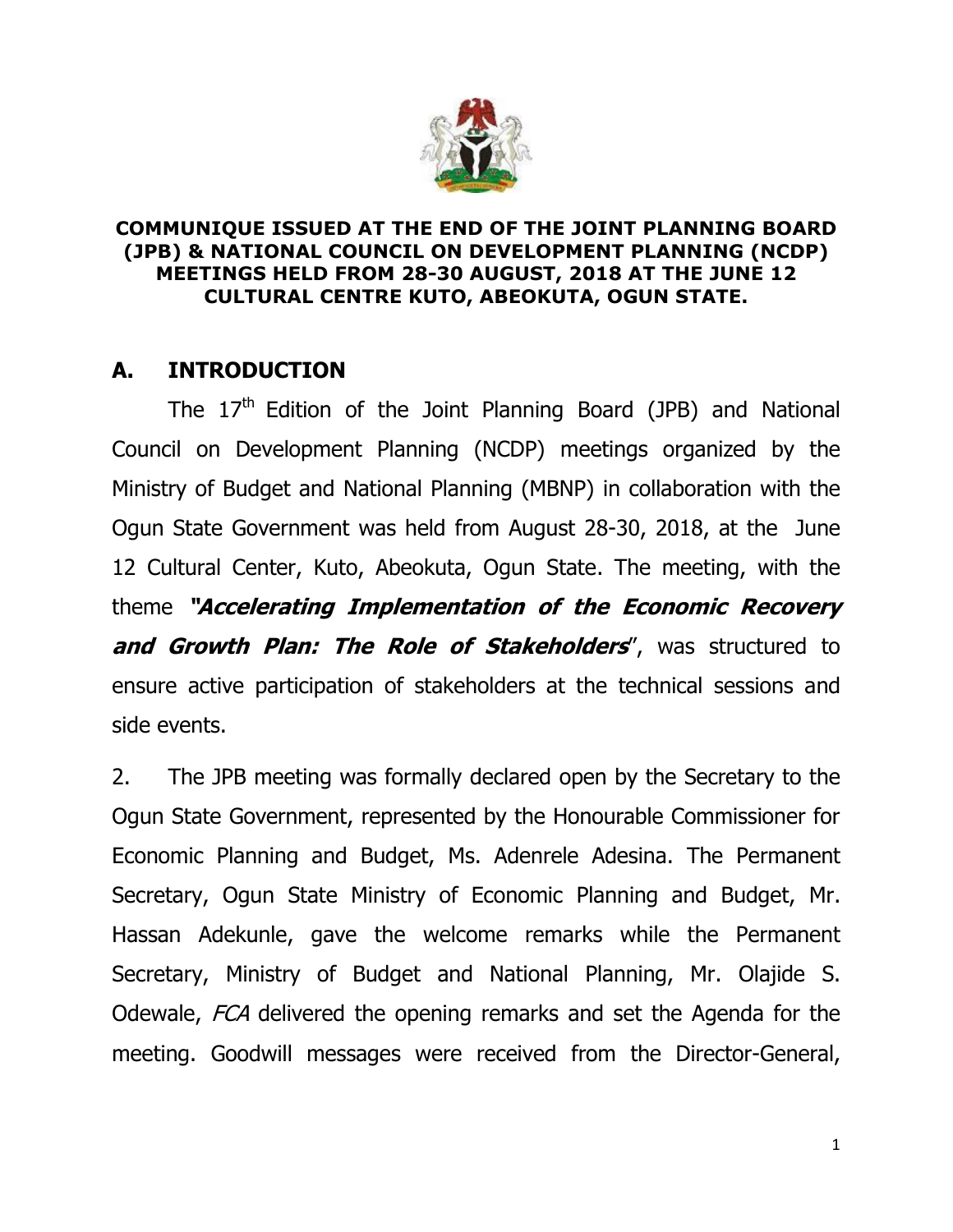Nigeria Governors' Forum and the CEO, Nigerian Economic Summit Group (NESG).

# **B. OBJECTIVES**

3. The purpose of the meeting was to engender consultations with the key stakeholders on fast tracking the implementation of the ERGP. Specifically, the objectives of the meeting were to:

- a) Mobilise stakeholder support and ensure coordination among institutions at all levels of government for effective implementation of the ERGP;
- b) Identify ways of Leveraging the private sector for economic growth and development of the country;
- c) explore how best funds can be mobilised and harmonised for infrastructure development, employment generation and poverty reduction;
- d) examine ways of strengthening data management and M&E for effective delivery of the ERGP;
- e) inquire ways of improving the business environment to attract investments for the growth and development of the country; and
- f) discover ways of developing workforce talents and building strong institutions for effective implementation of the ERGP.

# **C. THEMATIC AREAS**

4. The meeting was structured into four (4) technical sessions, a Parallel Session and two (2) side events. A total of 18 lead papers were presented by the resource persons, including a lead paper on "Implementing the Economic Recovery and Growth Plan: The Journey So Far". This was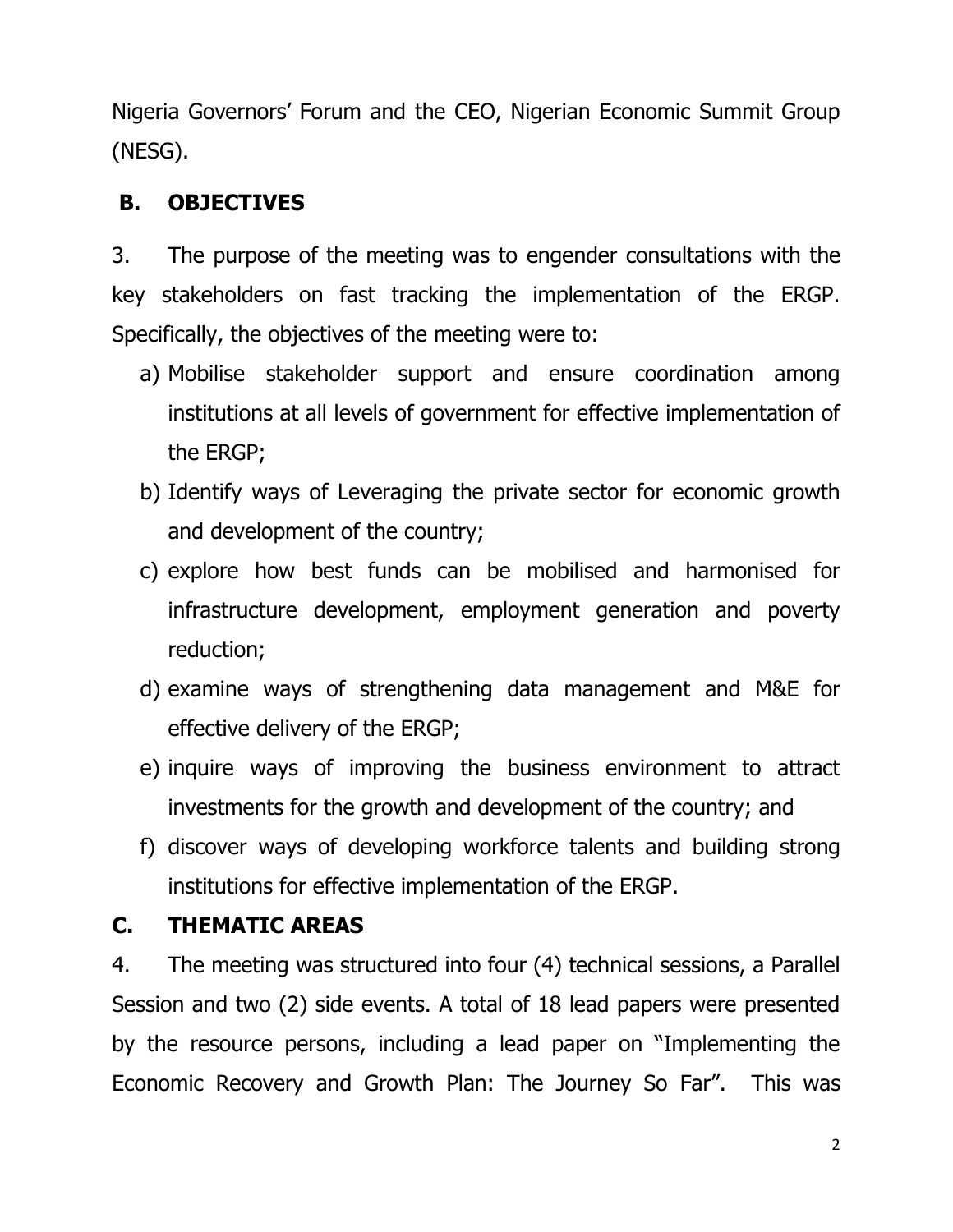followed by updates on the implementation of the resolutions reached at the last JPB meeting. The technical sessions focused on the following subthemes:

- a) The ERGP Implementation Priorities
- b) Coordination Among Institutions in the Implementation of the ERGP
- c) Financing Implementation of the ERGP
- d) Strengthening Data Management and Monitoring and Evaluation for Effective Delivery of the ERGP

#### **D. ATTENDANCE**

5. The JPB meeting was attended by 545 participants from 30 States of the Federation (including 9 State Commissioners, who served as resource persons and 17 Permanent Secretaries) and Federal Ministries, Departments and Agencies (including Permanent Secretaries, Directors-General and Directors of Planning, Research & Statistics). Also in attendance were representatives of International Development Partners, Organized Private Sector, Academia, Civil Society Organisations and Media.

#### **E. KEY RECOMMENDATIONS**

6. After extensive deliberations, Delegates recommend as follows:

#### **a) State of the Economy**

- i. Borrowing should be on concessionary basis and channelled to investment in projects that have high rate of economic return;
- ii. States, particularly those that are owing salary and pension arrears are to explore ways of increasing their IGR collection by widening the tax base with special focus on the informal sector;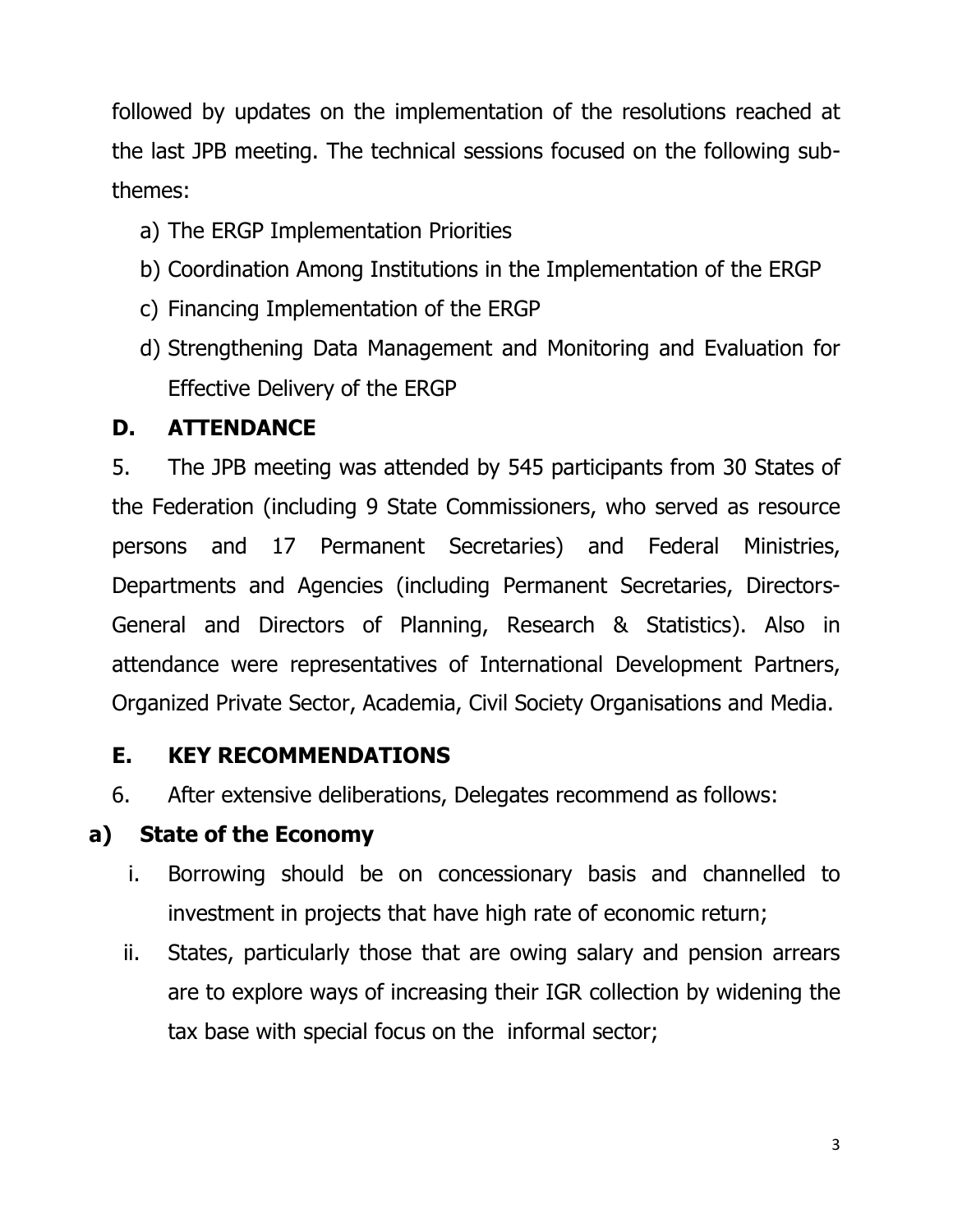- iii. The Federal Government should continue to take such fiscal and monetary policies that will help to achieve a single digit lending and inflation rates in the country;
- iv. Efforts should be intensified to ensure the convergence of the official and parallel foreign exchange rates and ultimately achieve a market driven single exchange rate;
- v. To address the slowdown in GDP growth, the security challenges affecting agricultural production should be addressed and the ageing infrastructure in the oil and gas sector rehabilitated and expanded;
- vi. Government at all levels should address supply side constraints such as infrastructure and financing in real sector in order to boost economic activities, create jobs and reduce poverty;
- vii. Government at all levels should intensify efforts at creating an enabling environment to attract both local and foreign direct investments and create jobs;
- viii. The Federal Government should sustain the implementation of the ERGP and the various reforms, which have led the nation to exit from the economic recession;
- ix. States and Local Governments that are yet to develop Medium Term Plans in line with ERGP priorities should be encouraged to do so;
- x. Governments at all levels should intensify economic diversification efforts to increase IGR and job creation, and ensure overall macroeconomic stability;
- xi. The Federal Government should expand the Social Investment Programme (SIP) to create incentive packages to encourage States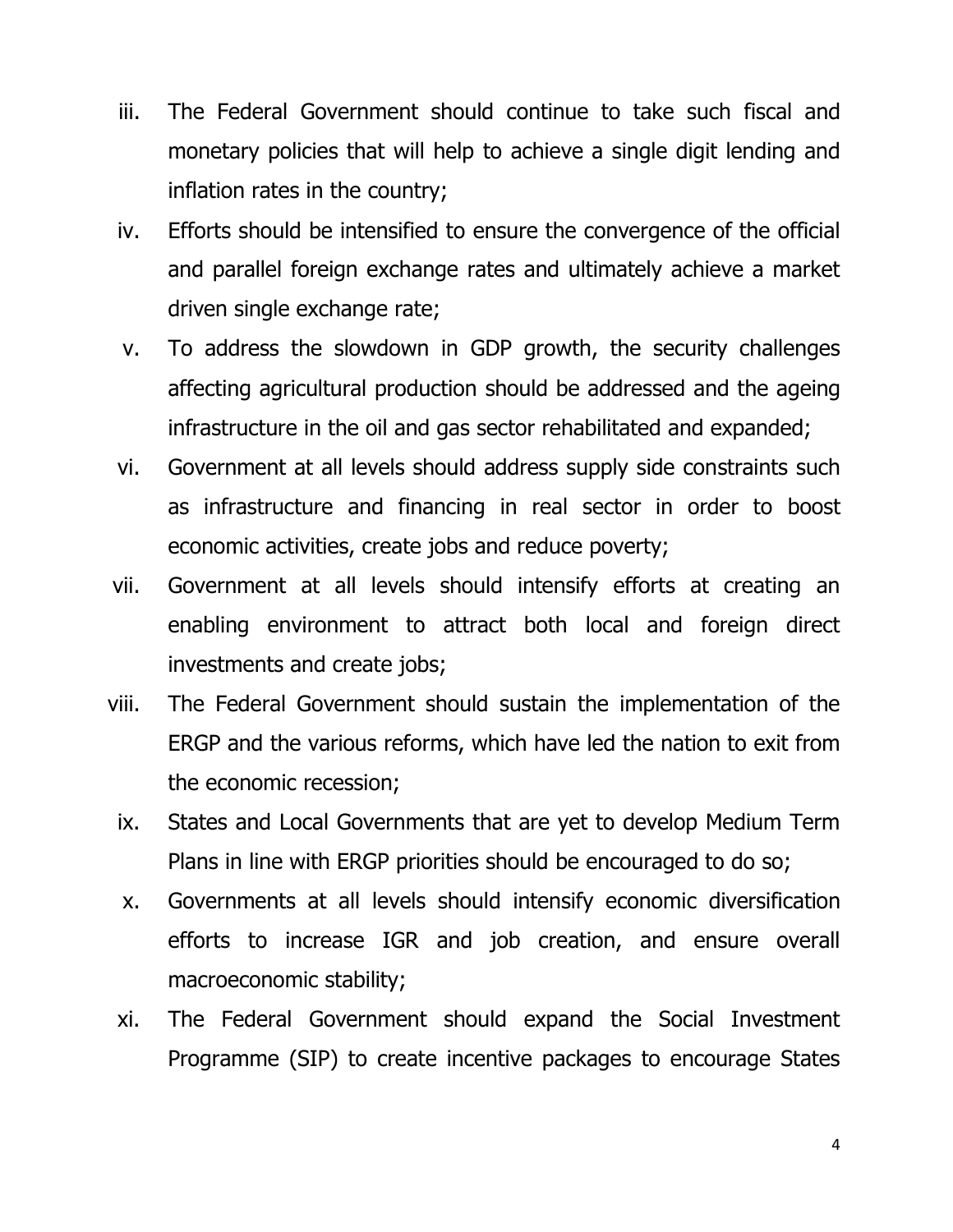to key into the programme for poverty reduction and realization of the ERGP objectives;

## **b) Plan Coordination**

- i. Governments at all levels should adopt perspective and medium term planning and revisit the Development Planning and Project Continuity Bill at the National Assembly to ensure continuity in the implementation of plans and projects by successor administrations;
- ii. MBNP to design a more robust communication strategy on the ERGP to ensure buy-in by the various stakeholders at the national and subnational levels;
- iii. The JPB/NCDP meetings should be held not later than the end of second quarter of the year to enhance participation;
- iv. MBNP to henceforth monitor closely the implementation of the JPB/NCDP Resolutions and ensure that officials follow-up in the States to enhance the level of implementation of resolutions and outcomes;
- v. Honourable Commissioners and Permanent Secretaries are encouraged to attend subsequent meetings in person to enhance political buy-in and ensure effective implementation of resolutions;

#### **c) Data Management and Monitoring & Evaluation**

i. The ten States (Abia, Adamawa, Benue, Borno, Imo, Katsina, Kebbi, Kwara, Nasarawa and Plateau) that were yet to make the contribution of N14.1 million each to the State GDP computation project should do so as a matter of urgency in order to be part of the final batch of the exercise;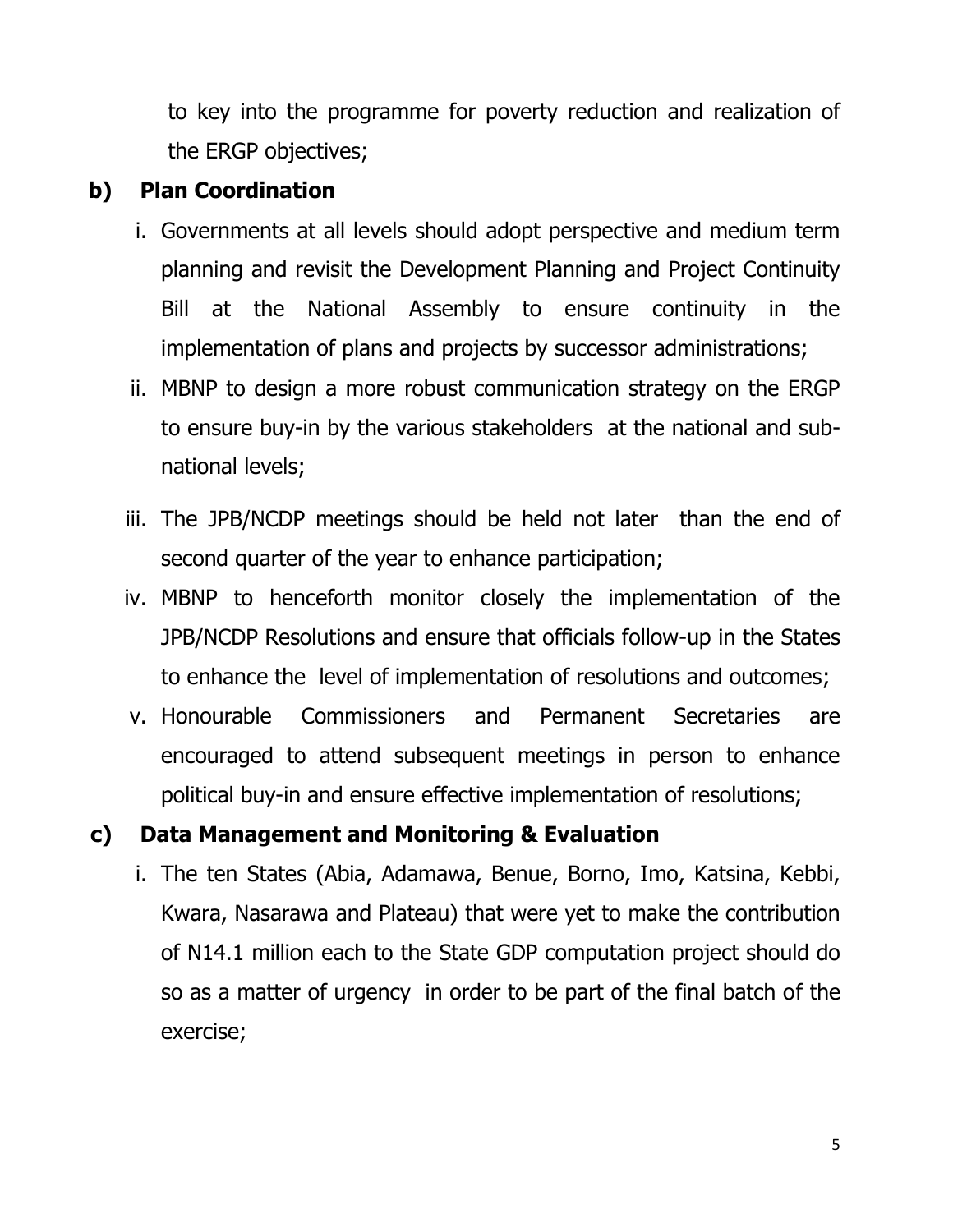- ii. The MBNP to support the Federal MDAs and States to deepen the M&E systems on their projects and plans in line with National M&E Framework;
- iii. Federal and State Governments should set aside 0.5-2% of programme and project costs for M&E;
- iv. All the States of the Federation should be encouraged to professionalize the Planning cadre;
- v. MBNP to spearhead high level sensitization and advocacy of political leadership and senior level leadership on the relevance of M&E process to have their buy-in;
- vi. Federal and State MDAs should work with MBNP in the monitoring implementation of ERGP Focus Lab outcomes;

# **d) Capacity Building and Research & Development**

- i. Government at all levels to ensure improved budgetary allocation for science and technology development for improved productivity;
- ii. MBNP and States should build a critical mass of skilled professional core planning cadre with focus on producing the skills and expertise that will be required for improved service delivery;
- iii. Federal and State Governments should improve on the quality and quantity of Technical and Vocational Education (TVET) institutions to provide the needed skills for employment;
- iv. Federal and State Governments should encourage mentoring as an avenue for enhancing human capacity and skill development outside formal education;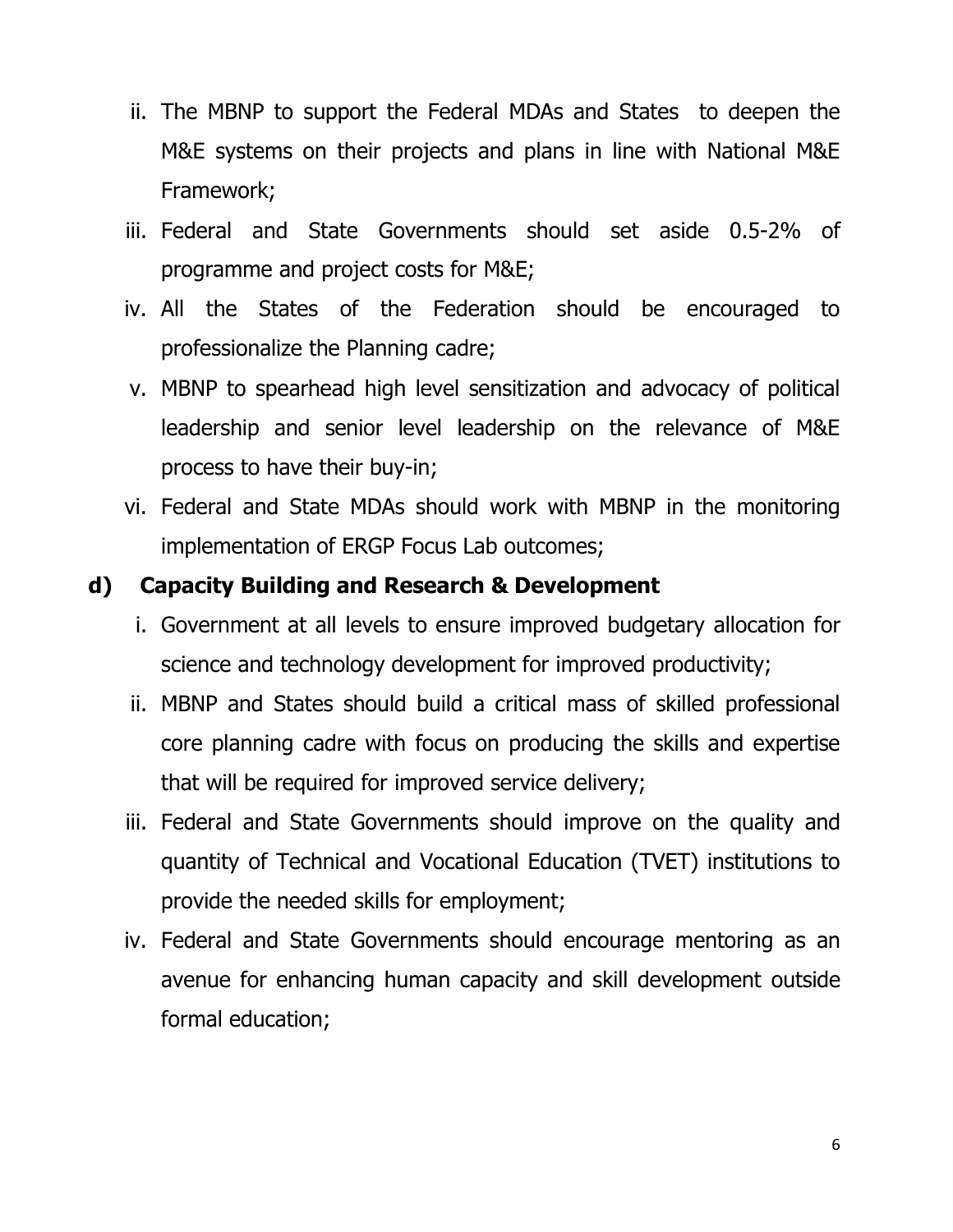- v. The Offices of the Head of the Civil Service at the Federal and State levels to properly reposition the civil service through continuous training and performance management for improved service delivery;
- vi. Private sector should be involved in curricula development and absorb trainees for internship programmes;
- vii. Government at all levels should establish a special purpose vehicle to assist non-graduate unemployed youths, who account for 75% of unemployment to train at least 400,000 youths per annum;

### **e) Infrastructure Development**

- i. Government at all levels should increase investment in critical infrastructure, particularly transport and energy for rapid economic growth and development;
- ii. States should fast-track the establishment of the Special Economic Zones to facilitate value chain development and diversification of the economy;
- iii. Nigeria, through the Infrastructure Concession Regulatory Commission (ICRC), should come up with innovative financing options including blended concessional finance as an emerging concept as the sure way to address the infrastructure deficit in the country;
- iv. The Development Financing Institutions (DFIs) in the country should be strengthened to support rapid infrastructure development;
- v. Federal and State Governments should come up with policies and guidelines for introduction of user charges on infrastructure projects including roads to encourage private sector investment in infrastructure.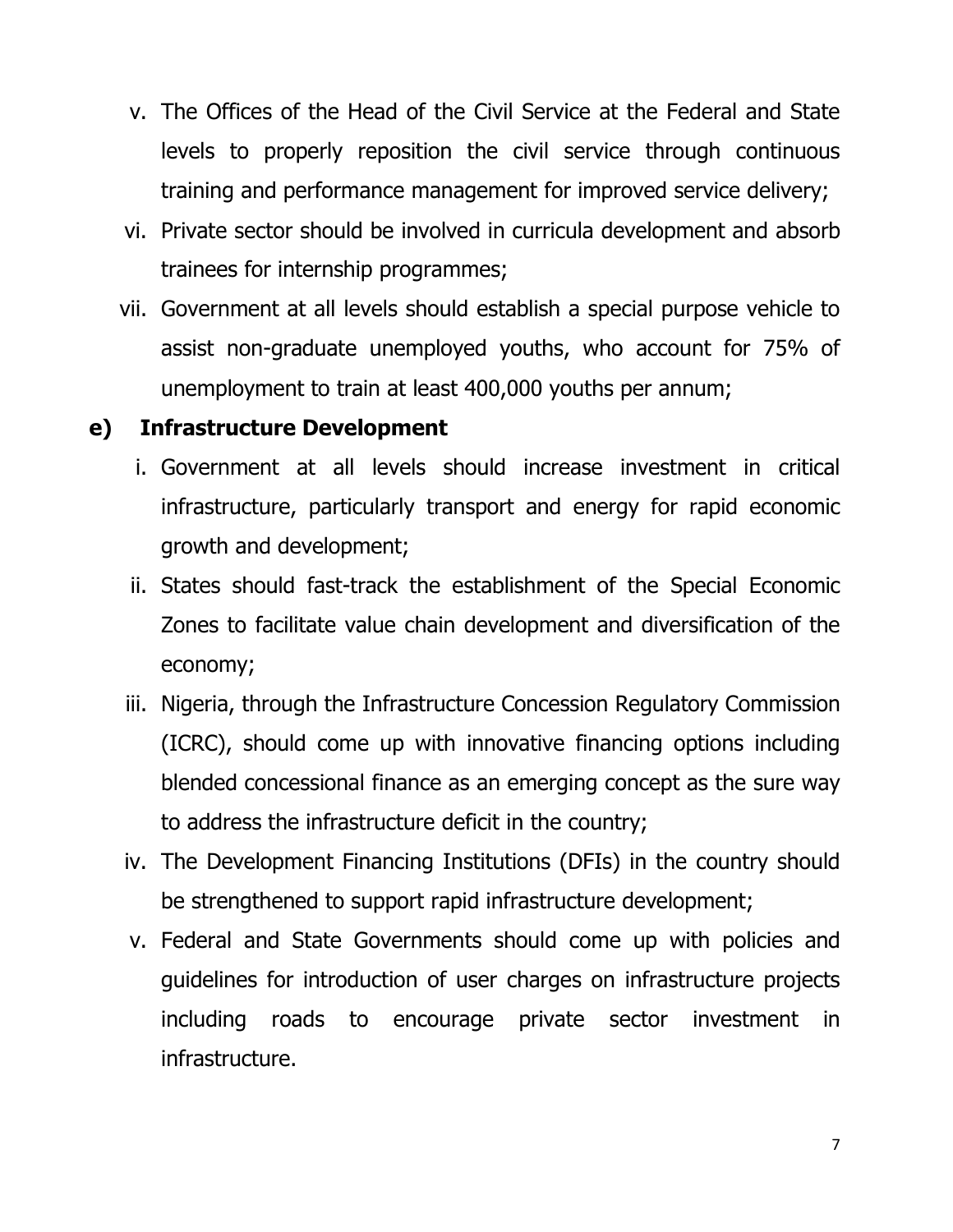# **f) Financing Plan and Policy Implementation**

- i. The need for the Federal Ministry of Finance and Central Bank of Nigeria to expand funding access to more MSMEs;
- ii. Direct taxes should be reduced, while consumption tax (VAT) should be increased;
- iii. The agricultural financing interventions such as the CBN Anchor Borrowers' Support Scheme should be extended to more States and more crops.

#### **g) Improving Business Environment**

- i. States should urgently address the issues of land availability, titling and preparation for agricultural purposes;
- ii. The Federal Government should sustain the payment of its 37.5% subsidy share to Nigerian Agricultural Insurance Corporation (NAIC) and States should include 12.5% contribution in their respective annual budgets;
- iii. Federal and State Governments should sustain efforts towards improving the environment for small businesses to thrive and create more jobs for the teeming youth population.

# **h) Improving the Level of Participation of Honourable Commissioners and Permanent Secretaries at JPB and NCDP Meetings**

There is a need to take urgent steps to facilitate the participation of Honourable Commissioners and Permanent Secretaries at JPB and NCDP meetings. In this regard, it is recommended that the MBNP should convene a special session to address the issues. Equally the